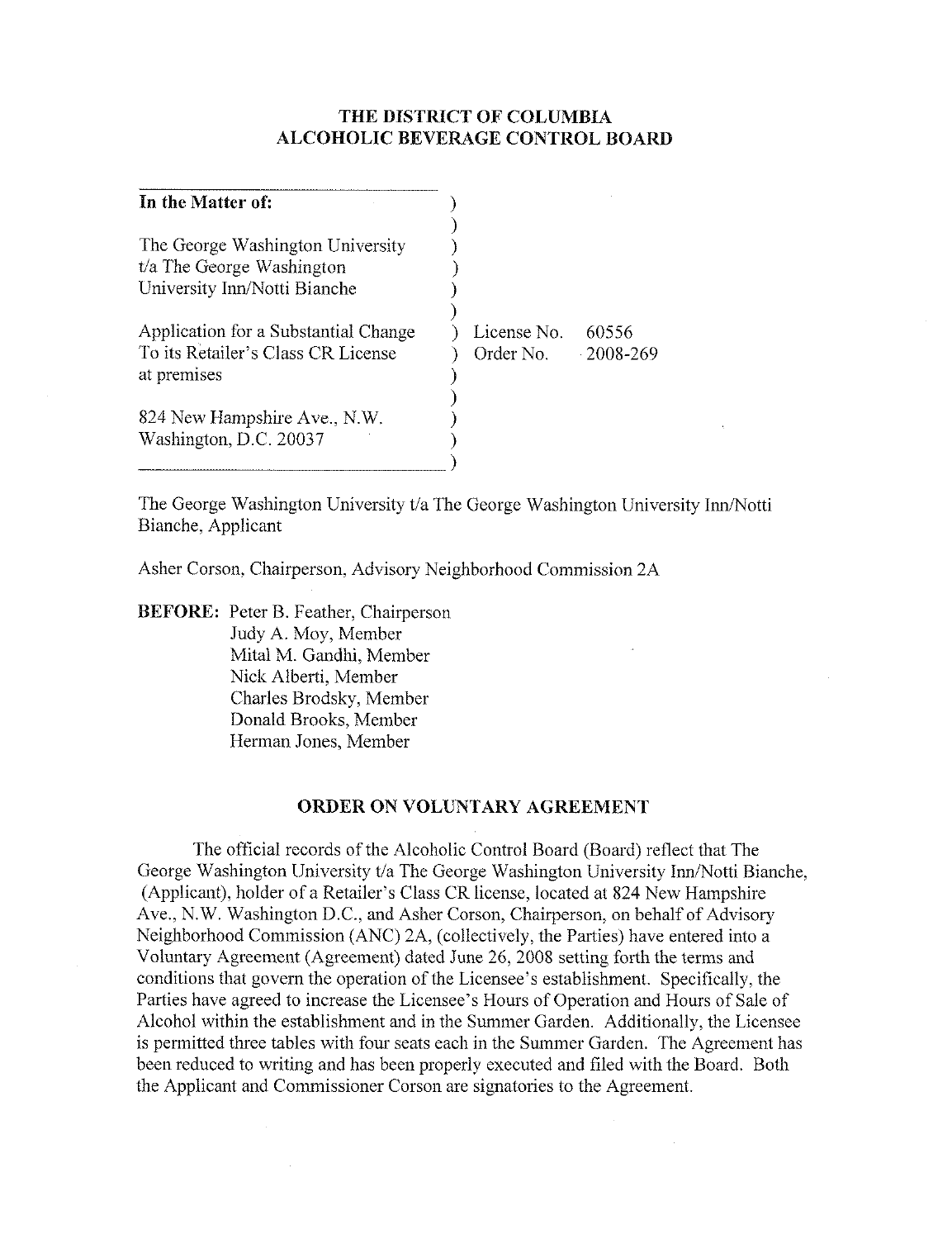## **The George Washington University**  *tla* **The George Washington University InnlNotti Bianche License No. 60556 Page Two**

Accordingly, it is this 10th day of October 2008, **ORDERED** that:

1. The Application for a Substantial Change filed by The George Washington University t/a The George Washington University Inn/Notti Bianche located at 824 New Hampshire Ave., N.W., Washington, D.C., requesting extended hours of operation, extended hours for sale of alcohol, and Summer Garden seating is **APPROVED;** 

2. The above-referenced Agreement is **INCORPORATED** as part of this Order; and

3. Copies of this Order shall be sent to the Licensee and to ANC 2A.

District of Columbia Alcoholic Beverage Control Board

Peter B. Feather, Chairperson

Judy A. Moy, Member

Mital M. Gandhi, Member

Nick Alberti, Member

Charles Brodsky, Member

Donald Brooks, Member

Herman Jones, Member

Pursuant to 23 DCMR § 1719.1 (April 2004), any party adversely affected may file a Motion for Reconsideration of this decision within ten (10) days of service of this Order with the Alcoholic Beverage Regulation Administration, 941 North Capitol Street, N.E., Suite 7200, Washington, D.C. 20002.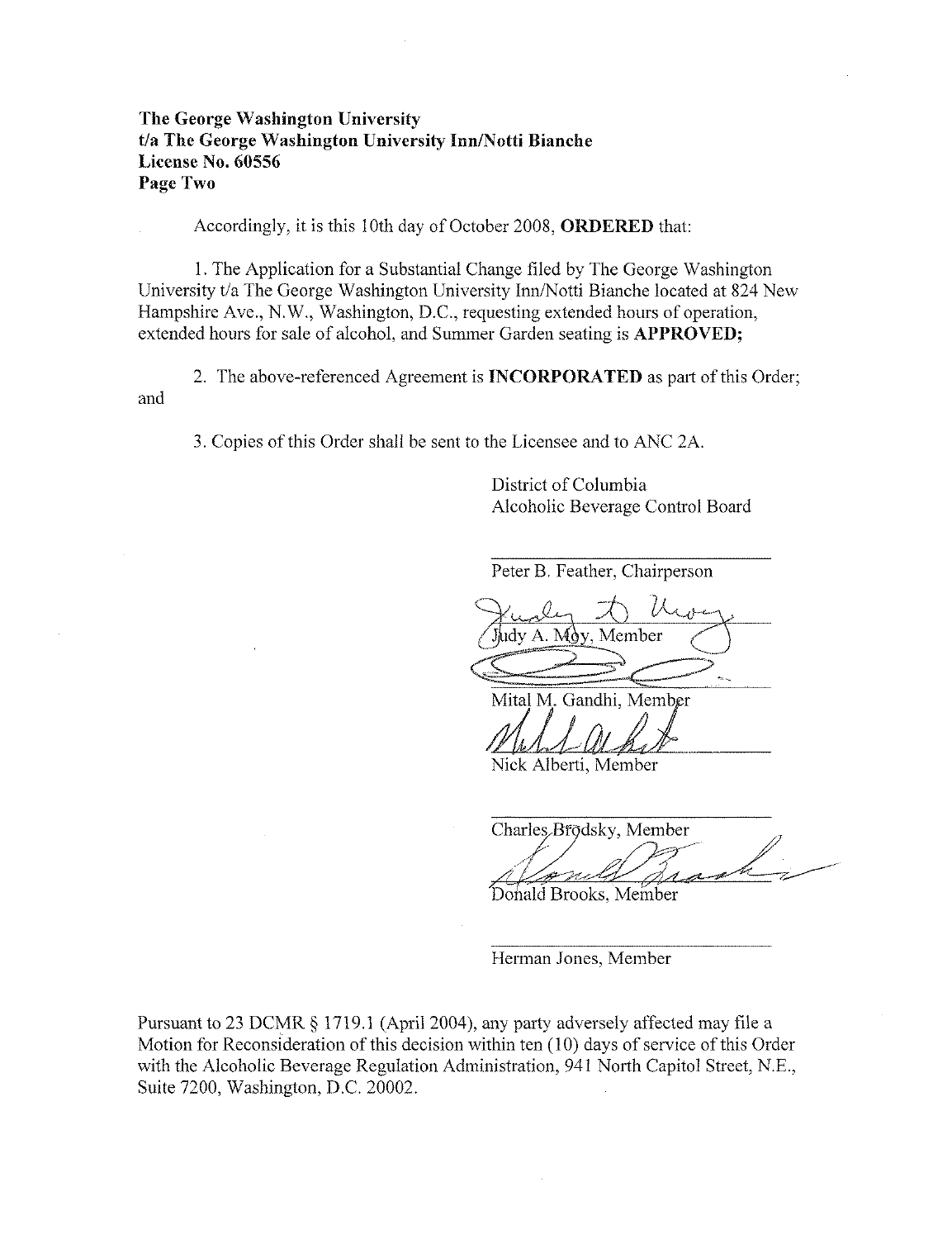### **AGREEMENT**

THIS AGREEMENT, made and entered into this 26<sup>th</sup> day of June 2008, by and between The George Washington University. trading as The George Washington University Inn/Notti Bianche (hereinafter the "Applicant"), and Advisory Neighborhood Commission 2A (hereinafter "ANC"), witnesses:

WHEREAS, Applicant has filed an application for a Substantial Change with the District of Columbia Alcoholic Beverage Control Board (hereinafter the "Board") for the class "CR" License for the premises known as The George Washington University Inn/Notti Bianche located at 824 New Hampshire Avenue. NW. Washington, D.c';

WHEREAS, in recognition of the Board's policy of encouraging parties to settle their differences by reaching an agreement, the Parties hereto desire to enter into this agreement whereby (1) Applicant will address the ANC's concerns, and (2) ANC will agree to the issuance of the Substantial Change of the license and not file a Protest.

NOW AGREE THEREFORE, in consideration of the mutual covenants and undertakings memorialized herein, the Parties hereby agree as follows:

1. Hours of Operation: The hours of operation of the Hotel shall be 24 hours.

#### *H01I1.'S* for *sale of alcabal within the establishment:*

Sunday Monday through Thursday Friday and Saturday

10:00 AM until Midnight 9:00 AM until Midnight 9:00 AM until 1:00 AM

#### *Hours for sale of alcohol in the Summer Garden:*

Sunday Monday through Thursday Friday and Saturday

10:00 AM until 10:00 PM 9:00 AM until 10:00 PM 9:00 AM until 11:00 PM